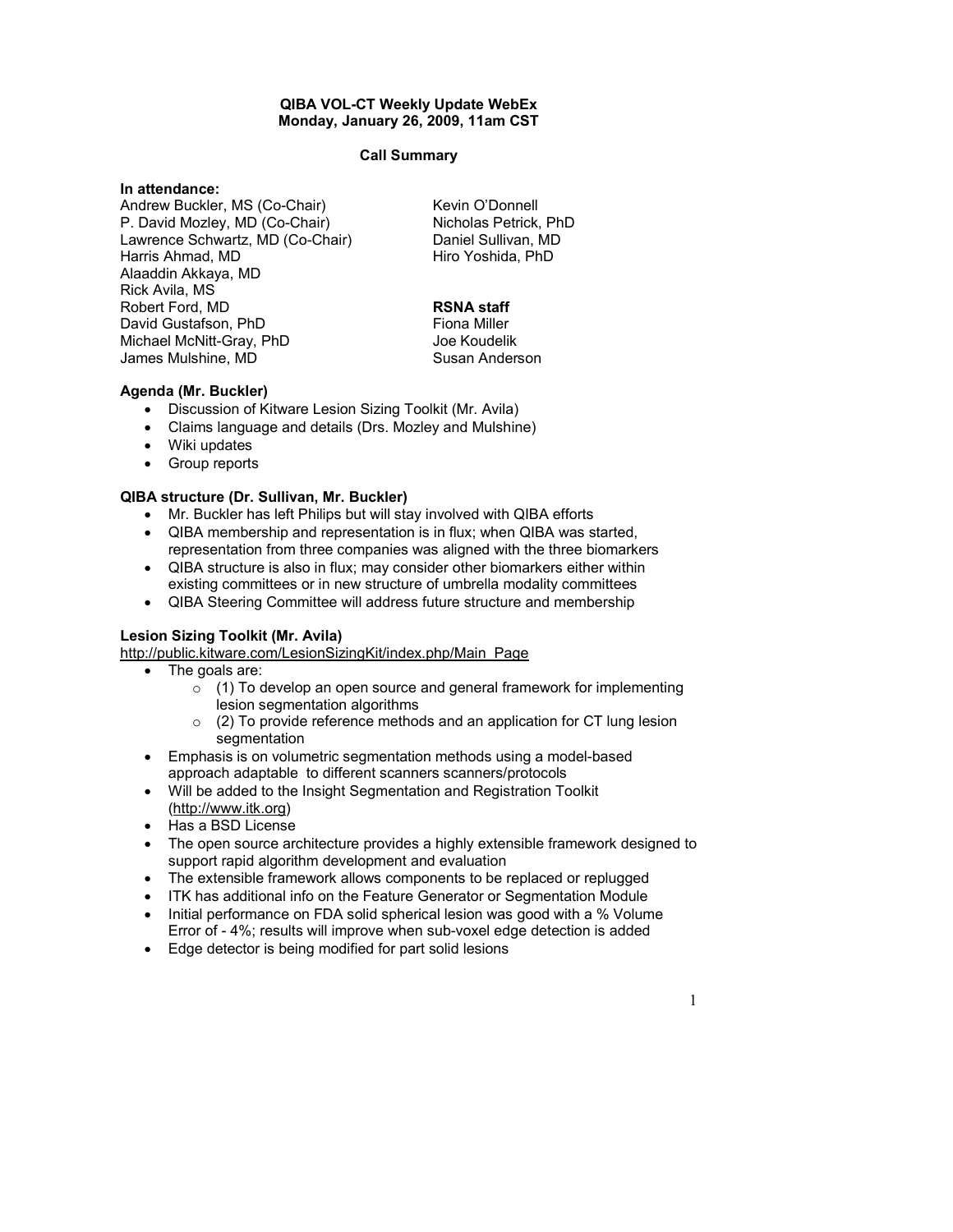- o Working towards data sets for multiple density lesions; Dr. Petrick has a case with a large air pocket in center
- The NIST pocket phantom, with a range of spherical pieces inside allows measurement of a large number of objects with one data set
	- o Results with NIST pocket phantom will improve when sub-voxel edge detection is added
- Next steps for development of the Lesion Sizing Toolkit include:
	- o Adding sub-voxel edge detection to decrease percentage error
	- o Running against a large number of phantom and clinical datasets
	- o Refining methods
	- o Improved acquisition/protocol modeling
	- o Better differential operators
	- o Community comments/feedback
		- **Feature aggregator may need additional description**
- The components are well-described in the documentation; Mr. Avila encourages questions and comments from the committee.
- QIBA relevance: Toolkit can be used to better understand the performance of a range of algorithms, including tradeoffs such as resolution and other scanner parameters
	- o Can be used to run QIBA analyses
		- Using current set of reference methods<br>
		Using contributed methods
		- Using contributed methods

## Comments on Lesion Sizing Toolkit

- 1A (Dr. Petrick): may not be applicable in this first stage of readers because of timing but excellent option for readers in addition to Siemens options
- 1B (Dr. McNitt-Gray): could possibly use this as a reference method or benchmark
- 1C: could collect as characterization of algorithm
- Dr. Mozley: We could provide this software to CRO for head-to-head comparison with the software Merck generally provides and create a mechanism to verify individual reports on variance, etc.
- Efforts are similar to standardizing radioimmunoassays in England 20 years ago; this provides a way to communicate performance compared to benchmark
- Use QIBA as an archivist of metrics and repository of test cases?
- The Optical Society of America (OSA) is partnering with the National Library of Medicine on the Interactive Science Publishing initiative (ISP).
	- o ISP software program provides publishing software and viewing and analysis tools for integrating very large data sets published in conjunction with a traditional text-based journal article.
- OSA collaborated with Kitware Inc, a supplier of open source imaging software, to develop ISP software.

Deleted: <#>Group 2: from a clinical perspective, this is esoteric because clinicians' time is limited¶

Deleted: ¶ Interactive Science Publishing initiative (ISP)¶